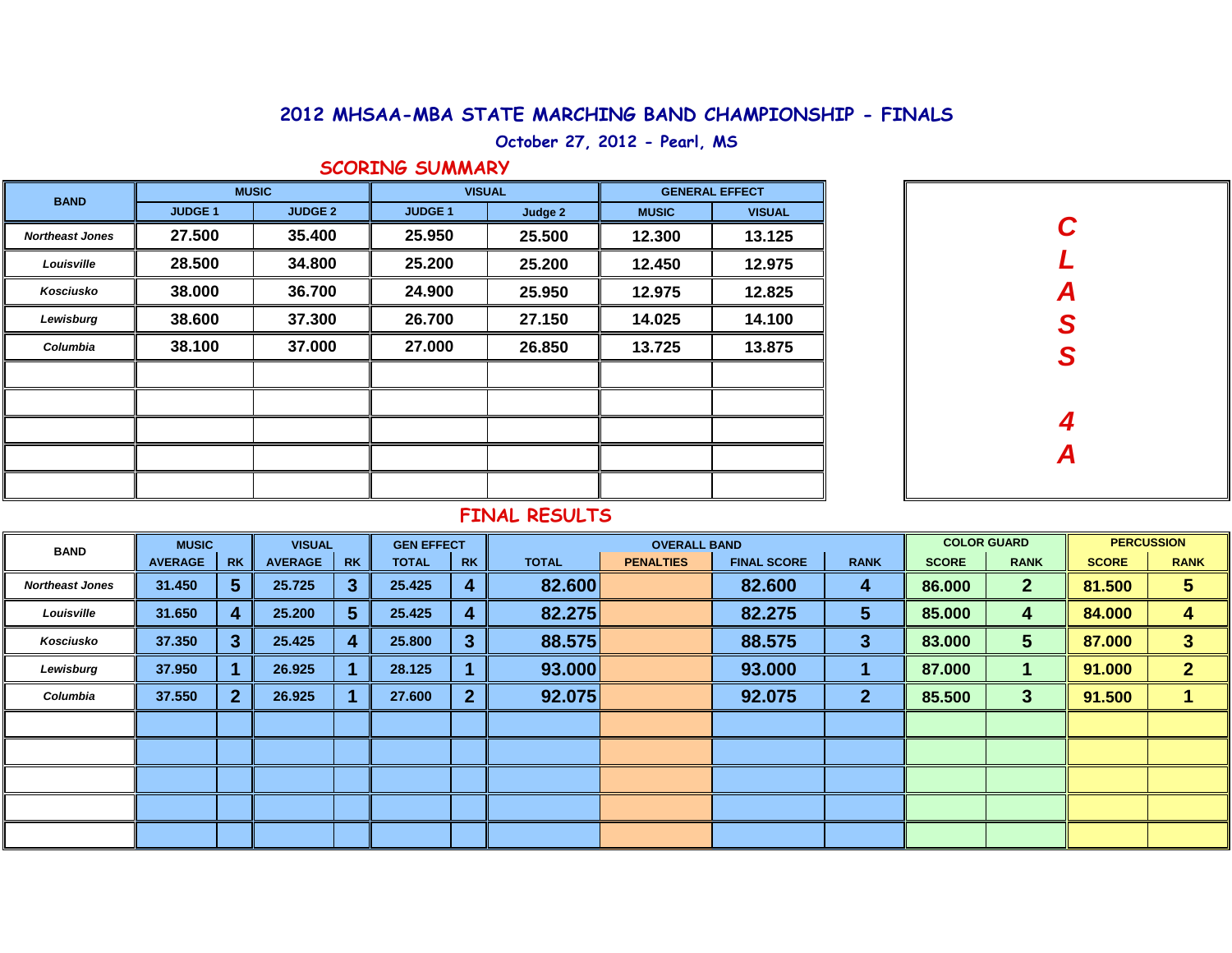#### **2012 MHSAA-MBA STATE MARCHING BAND CHAMPIONSHIP -** *FINAL S*

**October 27, 2012 - Pearl, MS**

**CLASS 4 A**

| <b>BAND</b>            |         | <b>Music Performance - 40%</b> |            | Marching - Visual - 30% |              |      |            | <b>GE Music - 15%</b> |              |           | GE Visual - 15% |               |              |           | <b>COLORGUARD</b> |       |                 | <b>PERCUSSION</b> |      |            |           |      |            |
|------------------------|---------|--------------------------------|------------|-------------------------|--------------|------|------------|-----------------------|--------------|-----------|-----------------|---------------|--------------|-----------|-------------------|-------|-----------------|-------------------|------|------------|-----------|------|------------|
|                        |         | <b>PQ</b>                      | <b>CMP</b> | Tot                     | <b>Score</b> | CMP  | <b>EXC</b> | <b>AVG</b>            | <b>Score</b> | <b>MR</b> | <b>SH</b>       | Avg           | <b>Score</b> | <b>VR</b> | <b>SH</b>         | Avg   | <b>Score</b>    | <b>EX</b>         | EF.  | <b>AVG</b> | <b>EX</b> | EF   | <b>AVG</b> |
| <b>Northeast Jones</b> | Judge 1 | 175.0                          | 100.0      | 275.0                   | 27.500       | 88.0 | 85.0       | 86.50                 | 25.950       | 83.0      | 81.0            | 82.00         | 12.300       | 88.0      | 87.0              | 87.50 | 13.125          | 86.0              | 86.0 | 86.000     | 82.0      | 81.0 | 81.500     |
|                        | Judge 2 | 232.0                          | 122.0      |                         | 354.0 35.400 | 86.0 | 84.0       | 85.00                 | 25.500       |           |                 |               |              |           |                   |       |                 |                   |      |            |           |      |            |
| <b>Louisville</b>      | Judge 1 | 180.0                          | 105.0      | 285.0                   | 28.500       | 84.0 | 84.0       | 84.00                 | 25.200       | 84.5      | 81.5            | 83.00         | 12.450       | 86.0      | 87.0              | 86.50 | 12.975          | 87.0              | 83.0 | 85.000     | 85.0      | 83.0 | 84.000     |
|                        | Judge 2 | 228.0                          | 120.0      | 348.0                   | 34.800       | 85.0 | 83.0       | 84.00                 | 25.200       |           |                 |               |              |           |                   |       |                 |                   |      |            |           |      |            |
| <b>Kosciusko</b>       | Judge 1 | 235.0                          | 145.0      |                         | 380.0 38.000 | 83.0 | 83.0       | 83.00                 | 24.900       | 86.0      | 87.0            | 86.50         | 12.975       | 85.0      | 86.0              |       | 85.50<br>12.825 | 84.0<br>82.0      |      | 83.000     | 88.0      | 86.0 | 87.000     |
|                        | Judge 2 | 238.0                          | 129.0      |                         | 367.0 36.700 | 87.0 | 86.0       | 86.50                 | 25.950       |           |                 |               |              |           |                   |       |                 |                   |      |            |           |      |            |
| <b>Lewisburg</b>       | Judge 1 | 239.0                          | 147.0      | 386.0                   | 38,600       | 90.0 | 88.0       | 89.00                 | 26.700       | 93.5      |                 | 93.5<br>93.50 | 14.025       | 94.0      | 94.0              | 94.00 | 14.100          | 89.0              | 85.0 | 87.000     | 90.0      | 92.0 | 91.000     |
|                        | Judge 2 | 240.0                          | 133.0      | 373.0                   | 37.300       | 91.0 | 90.0       | 90.50                 | 27.150       |           |                 |               |              |           |                   |       |                 |                   |      |            |           |      |            |
| <b>Columbia</b>        | Judge 1 | 238.0                          | 143.0      |                         | 381.0 38.100 | 91.0 | 89.0       | 90.00                 | 27.000       | 92.5      | 90.5            | 91.50         | 13.725       | 93.0      | 92.0              | 92.50 | 13.875          | 86.0              | 85.0 | 85.500     | 92.0      | 91.0 | 91.500     |
|                        | Judge 2 | 239.0                          |            | 131.0 370.0             | 37.000       | 90.0 | 89.0       | 89.50                 | 26.850       |           |                 |               |              |           |                   |       |                 |                   |      |            |           |      |            |
|                        | Judge 1 |                                |            | 0.0                     | 0.000        |      |            | 0.00                  | 0.000        |           |                 | 0.00          | 0.000        |           |                   | 0.00  | 0.000           |                   |      | 0.000      |           |      | 0.000      |
|                        | Judge 2 |                                |            | 0.0                     | 0.000        |      |            | 0.00                  | 0.000        |           |                 |               |              |           |                   |       |                 |                   |      |            |           |      |            |
|                        | Judge 1 |                                |            | 0.0                     | 0.000        |      |            | 0.00                  | 0.000        |           |                 | 0.00          | 0.000        |           |                   | 0.00  | 0.000           |                   |      | 0.000      |           |      | 0.000      |
|                        | Judge 2 |                                |            | 0.0                     | 0.000        |      |            | 0.00                  | 0.000        |           |                 |               |              |           |                   |       |                 |                   |      |            |           |      |            |
|                        | Judge 1 |                                |            | 0.0                     | 0.000        |      |            | 0.00                  | 0.000        |           |                 | 0.00          | 0.000        |           |                   | 0.00  | 0.000           |                   |      | 0.000      |           |      | 0.000      |
|                        | Judge 2 |                                |            | 0.0                     | 0.000        |      |            | 0.00                  | 0.000        |           |                 |               |              |           |                   |       |                 |                   |      |            |           |      |            |
|                        | Judge 1 |                                |            | 0.0                     | 0.000        |      |            | 0.00                  | 0.000        |           |                 | 0.00          | 0.000        |           |                   | 0.00  | 0.000           |                   |      | 0.000      |           |      | 0.000      |
|                        | Judge 2 |                                |            | 0.0                     | 0.000        |      |            | 0.00                  | 0.000        |           |                 |               |              |           |                   |       |                 |                   |      |            |           |      |            |
|                        | Judge 1 |                                |            | 0.0                     | 0.000        |      |            | 0.00                  | 0.000        |           |                 | 0.00          | 0.000        |           |                   | 0.00  | 0.000           |                   |      | 0.000      |           |      | 0.000      |
|                        | Judge 2 |                                |            | 0.0                     | 0.000        |      |            | 0.00                  | 0.000        |           |                 |               |              |           |                   |       |                 |                   |      |            |           |      |            |